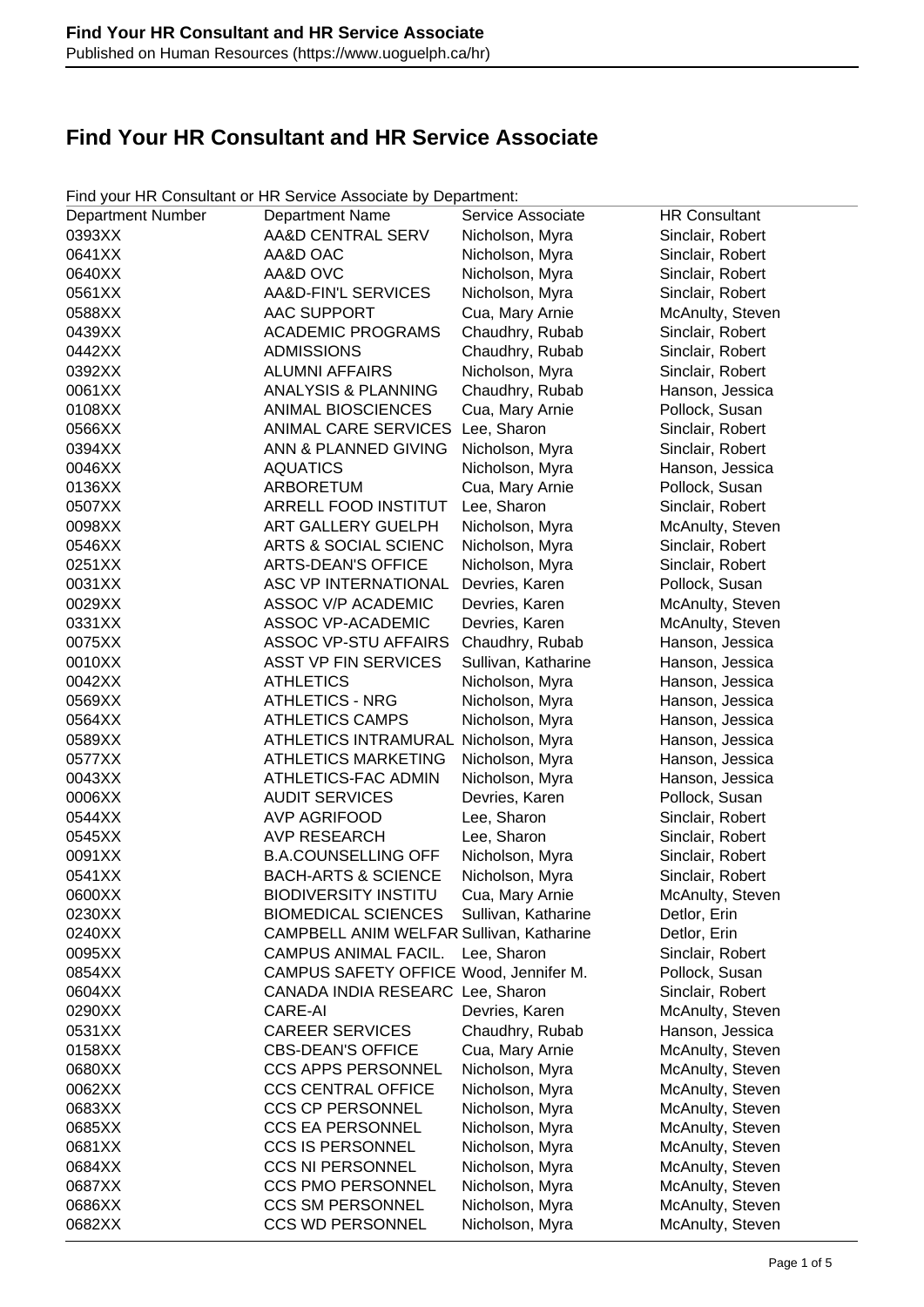Published on Human Resources (https://www.uoguelph.ca/hr)

| <b>Department Number</b> | <b>Department Name</b>               | Service Associate   | <b>HR Consultant</b> |
|--------------------------|--------------------------------------|---------------------|----------------------|
| 0025XX                   | <b>CE-OPEN LEARN PGM</b>             |                     |                      |
|                          |                                      | Nicholson, Myra     | McAnulty, Steven     |
| 0253XX                   | <b>CEPS-DEAN'S OFFICE</b>            | Devries, Karen      | McAnulty, Steven     |
| 0596XX                   | <b>CESI</b>                          | Chaudhry, Rubab     | Sinclair, Robert     |
| 0255XX                   | <b>CHEMISTRY</b>                     | Devries, Karen      | McAnulty, Steven     |
| 0339XX                   | <b>CHILD CARE SERVICES</b>           | Wood, Jennifer M.   | Hanson, Jessica      |
| 0298XX                   | <b>CJPP</b>                          | Lee, Sharon         | Sinclair, Robert     |
| 0054XX                   | CLASSROOM TECH SUPP. Nicholson, Myra |                     | McAnulty, Steven     |
| 0576XX                   | <b>CLIENT SERVICES</b>               | Nicholson, Myra     | Hanson, Jessica      |
| 0220XX                   | <b>CLINICAL STUDIES</b>              | Sullivan, Katharine | Detlor, Erin         |
| 0087XX                   | COED INTERCOLLEGIATE Nicholson, Myra |                     | Hanson, Jessica      |
| 0051XX                   | COLES TEACH SUPPORT Nicholson, Myra  |                     | McAnulty, Steven     |
|                          |                                      |                     |                      |
| 0390XX                   | COMMUN & PUB AFFAIRS Devries, Karen  |                     | Pollock, Susan       |
| 0247XX                   | <b>COMPARATIVE CANCER</b>            | Sullivan, Katharine | Detlor, Erin         |
| 0803XX                   | <b>COMPLIANCE</b>                    | Sullivan, Katharine | Pollock, Susan       |
|                          | &WELLNESS                            |                     |                      |
| 0012XX                   | <b>CONTROLLER</b>                    | Sullivan, Katharine | Hanson, Jessica      |
| 0567XX                   | CO-OP EDU & CAREER S                 | Chaudhry, Rubab     | Hanson, Jessica      |
| 0114XX                   | <b>CO-OP EDUC SERVICES</b>           | Chaudhry, Rubab     | Hanson, Jessica      |
| 0533XX                   | <b>COUNSELLING</b>                   | Chaudhry, Rubab     | Hanson, Jessica      |
| 0250XX                   | <b>CSAHS DEAN'S OFFICE</b>           | Chaudhry, Rubab     | Sinclair, Robert     |
| 0568XX                   | CTR FOR INT'L PROGRM                 | Devries, Karen      | McAnulty, Steven     |
| 0246XX                   | CTR FOR PUBLIC HLTH                  | Sullivan, Katharine | Detlor, Erin         |
|                          |                                      |                     |                      |
| 0190XX                   | DEPT OF MANAGEMENT                   | Lee, Sharon         | Hanson, Jessica      |
| 0373XX                   | DIV & HUMAN RIGHTS                   | Devries, Karen      | Pollock, Susan       |
| 0295XX                   | <b>ECONOMICS &amp; FINANCE</b>       | Lee, Sharon         | Hanson, Jessica      |
| 0449XX                   | EDUCATIONAL DEVLPMT                  | Nicholson, Myra     | McAnulty, Steven     |
| 0837XX                   | <b>ELECTRONIC ACCESS</b>             | Sullivan, Katharine | Pollock, Susan       |
| 0269XX                   | <b>ENGL &amp; THEATRE STUDY</b>      | Nicholson, Myra     | Sinclair, Robert     |
| 0851XX                   | <b>ENVIR HEALTH&amp;SAFETY</b>       | Wood, Jennifer M.   | McAnulty, Steven     |
| 0131XX                   | ENVIRONMENTAL SCIENCCua, Mary Arnie  |                     | Pollock, Susan       |
| 0592XX                   | <b>EXECUTIVE PROGRAMS</b>            | Lee, Sharon         | Hanson, Jessica      |
| 0606XX                   | <b>EXPERIENTIAL LRNING</b>           | Chaudhry, Rubab     | Hanson, Jessica      |
| 0111XX                   | FAC ENV DES&RURL DEV Cua, Mary Arnie |                     | Pollock, Susan       |
| 0170XX                   | FAM RELNS & APP NUTR                 | Chaudhry, Rubab     | Sinclair, Robert     |
|                          | <b>FASR</b>                          |                     |                      |
| 0028XX                   |                                      | Devries, Karen      | Pollock, Susan       |
| 0857XX                   | <b>FIRE PREVENTION</b>               | Wood, Jennifer M.   | Pollock, Susan       |
| 0508XX                   | <b>FOOD FROM THOUGHT</b>             | Lee, Sharon         | Sinclair, Robert     |
| 0123XX                   | <b>FOOD SCIENCE</b>                  | Cua, Mary Arnie     | Pollock, Susan       |
| 0105XX                   | FOOD, AGR&RESRCE                     | Cua, Mary Arnie     | Pollock, Susan       |
|                          | <b>ECON</b>                          |                     |                      |
| 0360XX                   | G360                                 | Devries, Karen      | McAnulty, Steven     |
| 0296XX                   | <b>GEOGRAPHY</b>                     | Chaudhry, Rubab     | Sinclair, Robert     |
| 0297XX                   | <b>GIDS</b>                          | Lee, Sharon         | Sinclair, Robert     |
| 0456XX                   | <b>GRADUATE STUDIES</b>              | Nicholson, Myra     | Sinclair, Robert     |
| 0586XX                   | <b>GUELPH GENOMICS FACI</b>          | Cua, Mary Arnie     | McAnulty, Steven     |
| 0529XX                   | <b>GUELPH HUMBER ADMIN</b>           | Wood, Jennifer M.   | McAnulty, Steven     |
| 0539XX                   | <b>GUELPH-HUMBER INIT</b>            | Wood, Jennifer M.   | McAnulty, Steven     |
| 0178XX                   | <b>HEALTH &amp; PERF CTR</b>         | Chaudhry, Rubab     | Hanson, Jessica      |
|                          |                                      |                     |                      |
| 0270XX                   | <b>HISTORY</b>                       | Nicholson, Myra     | Sinclair, Robert     |
| 0185XX                   | <b>HOSP &amp; TOURISM MGMT</b>       | Lee, Sharon         | Hanson, Jessica      |
| 0014XX                   | <b>HOSPITALITY SERVICES</b>          | Devries, Karen      | Hanson, Jessica      |
| 0299XX                   | HUMAN HLTH&NUTRI SCI Cua, Mary Arnie |                     | McAnulty, Steven     |
| 0060XX                   | <b>HUMAN RESOURCES</b>               | Wood, Jennifer M.   | McAnulty, Steven     |
| 0166XX                   | <b>IB-GTA'S</b>                      | Cua, Mary Arnie     | McAnulty, Steven     |
| 0395XX                   | <b>INFORMATION SYSTEMS</b>           | Nicholson, Myra     | Sinclair, Robert     |
| 0603XX                   | <b>INST FOR ENVIRON RES</b>          | Cua, Mary Arnie     | McAnulty, Steven     |
| 0582XX                   | <b>INTEGRATED IMAGING F</b>          | Cua, Mary Arnie     | McAnulty, Steven     |
| 0146XX                   | <b>INTEGRATIVE BIOLOGY</b>           | Cua, Mary Arnie     | McAnulty, Steven     |
|                          |                                      |                     |                      |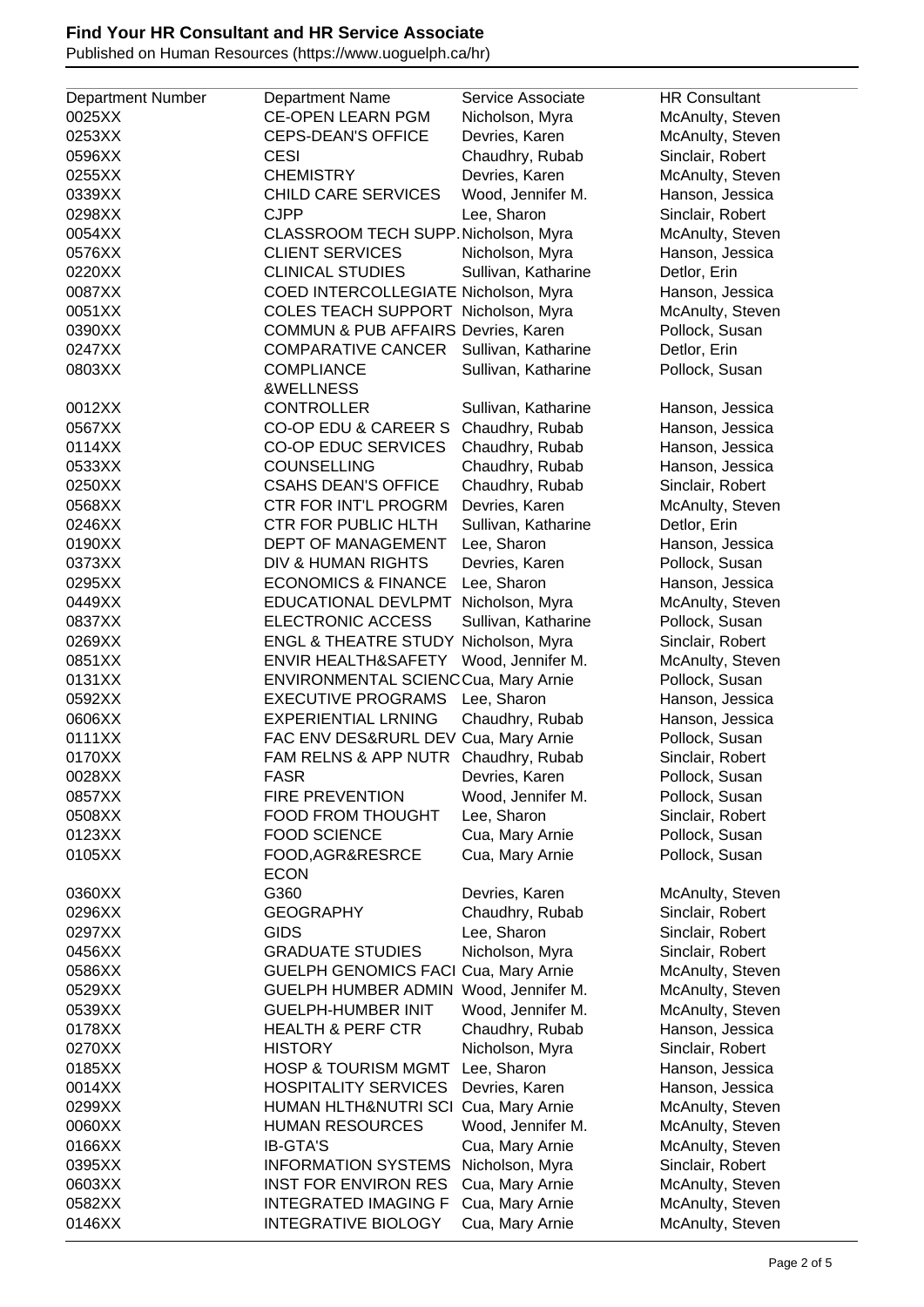Published on Human Resources (https://www.uoguelph.ca/hr)

| <b>Department Number</b> | Department Name                          | Service Associate   | <b>HR Consultant</b> |
|--------------------------|------------------------------------------|---------------------|----------------------|
|                          |                                          |                     |                      |
| 0579XX                   | INTERCOLLEGIATE GENE Nicholson, Myra     |                     | Hanson, Jessica      |
| 0497XX                   | <b>INTL RECRUITMENT</b>                  | Chaudhry, Rubab     | Sinclair, Robert     |
| 0097XX                   | INTRAMURAL REFEREES Nicholson, Myra      |                     | Hanson, Jessica      |
| 0479XX                   | <b>KC-NORTHERN HORT</b>                  | Lee, Sharon         | Sinclair, Robert     |
| 0478XX                   | KC-NORTHERN STATIONSLee, Sharon          |                     | Sinclair, Robert     |
| 0195XX                   | <b>LANG DEAN'S OFFICE</b>                | Lee, Sharon         | Hanson, Jessica      |
| 0313XX                   | LEARNING TECHNOLOGY Nicholson, Myra      |                     | McAnulty, Steven     |
| 0524XX                   | <b>LIBRARY TUG</b>                       | Nicholson, Myra     | Sinclair, Robert     |
| 0542XX                   | LIVE WORK WELL CTR                       | Chaudhry, Rubab     | Sinclair, Robert     |
| 0485XX                   | <b>LSD-ANALYTICAL BIOL</b>               | Sullivan, Katharine | McAnulty, Steven     |
| 0482XX                   | <b>LSD-ANIMAL HLTH LAB</b>               | Sullivan, Katharine | McAnulty, Steven     |
|                          |                                          |                     |                      |
| 0484XX                   | LSD-BDO&FINANCE                          | Sullivan, Katharine | McAnulty, Steven     |
| 0481XX                   | <b>LSD-BUSINESS OPER'NS</b>              | Sullivan, Katharine | McAnulty, Steven     |
| 0486XX                   | <b>LSD-CHEMISTRY</b>                     | Sullivan, Katharine | McAnulty, Steven     |
| 0483XX                   | <b>LSD-DIAGNOSTICS</b>                   | Sullivan, Katharine | McAnulty, Steven     |
| 0488XX                   | <b>LSD-EXEC OFFICE</b>                   | Sullivan, Katharine | McAnulty, Steven     |
| 0511XX                   | <b>MA LEADERSHIP</b>                     | Lee, Sharon         | Hanson, Jessica      |
| 0021XX                   | <b>MAIL SERVICES</b>                     | Devries, Karen      | Hanson, Jessica      |
| 0172XX                   | <b>MAPLEWOOD'S CENTRE</b>                | Lee, Sharon         | Sinclair, Robert     |
| 0585XX                   | <b>MASS SPECTROMETRY</b>                 | Cua, Mary Arnie     | McAnulty, Steven     |
|                          | LA                                       |                     |                      |
| 0580XX                   | <b>MASTER OF FINE ARTS</b>               | Nicholson, Myra     | Sinclair, Robert     |
| 0288XX                   | <b>MATH &amp; STATISTICS</b>             | Devries, Karen      | McAnulty, Steven     |
| 0495XX                   | <b>MBA PROGRAMS</b>                      | Lee, Sharon         | Hanson, Jessica      |
| 0164XX                   | MCB-GTA'S                                | Cua, Mary Arnie     | McAnulty, Steven     |
| 0044XX                   | <b>MENS INTERCOLLEGE</b>                 | Nicholson, Myra     | Hanson, Jessica      |
| 0180XX                   | <b>MKTG &amp; CONSUMER</b>               | Lee, Sharon         | Hanson, Jessica      |
|                          | <b>STDY</b>                              |                     |                      |
| 0144XX                   | MOLECULAR & CELLULAR Cua, Mary Arnie     |                     | McAnulty, Steven     |
| 0256XX                   | <b>NMR CENTRE</b>                        | Devries, Karen      | McAnulty, Steven     |
| 0101XX                   | OAC-DEAN'S OFFICE                        | Cua, Mary Arnie     | Pollock, Susan       |
|                          | OFFICE LEGAL COUNCEL Devries, Karen      |                     |                      |
| 0026XX                   |                                          |                     | Pollock, Susan       |
| 0400XX                   | OFFICE UNI LIBRARIAN                     | Nicholson, Myra     | Sinclair, Robert     |
| 0548XX                   | OFF-INVESTMENT MANGTSullivan, Katharine  |                     | Hanson, Jessica      |
| 0056XX                   | OLES-DIRECTORATE                         | Nicholson, Myra     | McAnulty, Steven     |
| 0447XX                   | <b>OMAFRA RESEARCH</b>                   | Lee, Sharon         | Sinclair, Robert     |
|                          | <b>STNS</b>                              |                     |                      |
| 0096XX                   | ON CAMPUS PROGRAMS                       | Nicholson, Myra     | Hanson, Jessica      |
| 0258XX                   | ONE HEALTH AGENDA                        | Sullivan, Katharine | Detlor, Erin         |
| 0081XX                   | <b>OOL-DISTANCE ED</b>                   | Nicholson, Myra     | McAnulty, Steven     |
| 0205XX                   | OVC COMM SERVICES                        | Sullivan, Katharine | Detlor, Erin         |
| 0222XX                   | OVC EQUINE GUELPH                        | Sullivan, Katharine | Detlor, Erin         |
| 0621XX                   | OVC HSC ADMINISTRATI                     | Wood, Jennifer M.   | Detlor, Erin         |
| 0610XX                   | OVC HSC ANIMAL CANCE Wood, Jennifer M.   |                     | Detlor, Erin         |
| 0623XX                   | OVC HSC CLINICAL SUP                     | Wood, Jennifer M.   | Detlor, Erin         |
| 0611XX                   | OVC HSC COMPANION ANWood, Jennifer M.    |                     | Detlor, Erin         |
| 0620XX                   | OVC HSC COO OFFICE                       | Wood, Jennifer M.   | Detlor, Erin         |
| 0612XX                   | OVC HSC EQUINE SPORT Wood, Jennifer M.   |                     | Detlor, Erin         |
| 0613XX                   | OVC HSC LARGE ANIMAL Wood, Jennifer M.   |                     | Detlor, Erin         |
|                          |                                          |                     |                      |
| 0614XX                   | OVC HSC PRIMARY HEAL Wood, Jennifer M.   |                     | Detlor, Erin         |
| 0626XX                   | OVC HSM DVM PROGRAM Wood, Jennifer M.    |                     | Detlor, Erin         |
| 0215XX                   | OVC PET TRUST                            | Sullivan, Katharine | Detlor, Erin         |
| 0206XX                   | <b>OVC SHARED SERVICES</b>               | Sullivan, Katharine | Detlor, Erin         |
| 0201XX                   | OVC-DEAN'S OFFICE                        | Sullivan, Katharine | Detlor, Erin         |
| 0202XX                   | OVC-EDUCATIONAL UNIT Sullivan, Katharine |                     | Detlor, Erin         |
| 0023XX                   | PARKING ADMIN                            | Sullivan, Katharine | Pollock, Susan       |
| 0210XX                   | <b>PATHOBIOLOGY</b>                      | Sullivan, Katharine | Detlor, Erin         |
| 0414XX                   | <b>PAYMENT SERVICES</b>                  | Sullivan, Katharine | Hanson, Jessica      |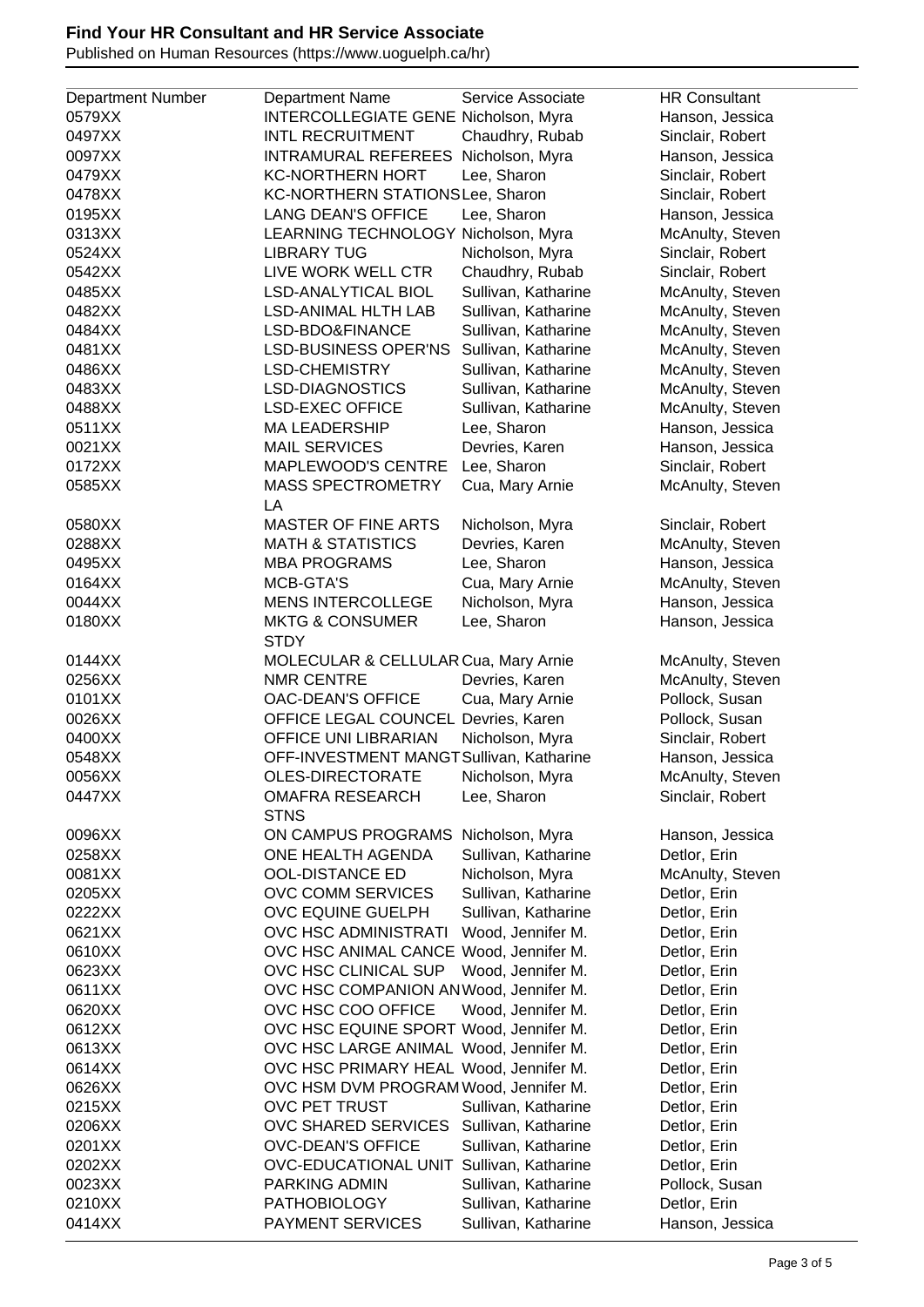Published on Human Resources (https://www.uoguelph.ca/hr)

|                          | <b>Department Name</b>                   | Service Associate   | <b>HR Consultant</b> |
|--------------------------|------------------------------------------|---------------------|----------------------|
| <b>Department Number</b> |                                          |                     |                      |
| 0280XX                   | <b>PHILOSOPHY</b>                        | Nicholson, Myra     | Sinclair, Robert     |
| 0836XX                   | PHYS RES-ADMIN                           | Sullivan, Katharine | Pollock, Susan       |
| 0817XX                   | PHYS RES-BLDG CNTRLS Sullivan, Katharine |                     | Pollock, Susan       |
| 0820XX                   | PHYS RES-BLDG MECH                       | Sullivan, Katharine | Pollock, Susan       |
| 0826XX                   | PHYS RES-CUP                             | Sullivan, Katharine | Pollock, Susan       |
| 0846XX                   | PHYS RES-CUSTODIAL                       | Sullivan, Katharine | Pollock, Susan       |
| 0800XX                   | PHYS RES-DIRECTOR                        | Sullivan, Katharine | Pollock, Susan       |
| 0814XX                   | PHYS RES-ELECTRICAL                      | Sullivan, Katharine | Pollock, Susan       |
| 0862XX                   | PHYS RES-GROUNDS                         | Sullivan, Katharine | Pollock, Susan       |
| 0818XX                   | PHYS RES-LOCKSMITH                       | Sullivan, Katharine | Pollock, Susan       |
| 0810XX                   | PHYS RES-MAINT&OPER                      | Sullivan, Katharine | Pollock, Susan       |
| 0843XX                   | PHYS RES-MAT HANDLNG Sullivan, Katharine |                     | Pollock, Susan       |
| 0813XX                   | PHYS RES-MECHANICAL                      | Sullivan, Katharine | Pollock, Susan       |
| 0808XX                   | PHYS RES-PROJ MGMT                       | Sullivan, Katharine | Pollock, Susan       |
| 0838XX                   | PHYS RES-STOCK ROOM                      | Sullivan, Katharine | Pollock, Susan       |
| 0812XX                   | PHYS RES-STRUCTURAL                      | Sullivan, Katharine | Pollock, Susan       |
| 0841XX                   |                                          |                     |                      |
|                          | PHYS RES-TRANSPORT'N Sullivan, Katharine |                     | Pollock, Susan       |
| 0285XX                   | <b>PHYSICS</b>                           | Devries, Karen      | McAnulty, Steven     |
| 0128XX                   | PLANT AGRICULTURE                        | Cua, Mary Arnie     | Pollock, Susan       |
| 0293XX                   | POLITICAL SCIENCE                        | Chaudhry, Rubab     | Sinclair, Robert     |
| 0243XX                   | POPULATION MEDICINE                      | Sullivan, Katharine | Detlor, Erin         |
| 0849XX                   | PR/SHS ENVIRONMENTAL Sullivan, Katharine |                     | Pollock, Susan       |
| 0001XX                   | PRESIDENT'S HOUSE                        | Devries, Karen      | Pollock, Susan       |
| 0002XX                   | PRESIDENT'S OFFICE                       | Devries, Karen      | Pollock, Susan       |
| 0004XX                   | PROVOST & VP-ACAD                        | Devries, Karen      | Pollock, Susan       |
| 0806XX                   | PR-                                      | Sullivan, Katharine | Pollock, Susan       |
|                          | PLANŊ&CONSTRN                            |                     |                      |
| 0294XX                   | <b>PSYCHOLOGY</b>                        | Chaudhry, Rubab     | Sinclair, Robert     |
| 0894XX                   | <b>PSYCHOLOGY</b>                        | Chaudhry, Rubab     | Sinclair, Robert     |
| 0020XX                   | PURCHASING SERVICES                      | Sullivan, Katharine | Hanson, Jessica      |
| 0030XX                   | <b>QUALITY ASSURANCE</b>                 | Devries, Karen      | McAnulty, Steven     |
| 0422XX                   | <b>RADIO GRYPHON</b>                     | Wood, Jennifer M.   |                      |
|                          |                                          |                     | Hanson, Jessica      |
| 0462XX                   | <b>RC-ACADEMIC</b>                       | Lee, Sharon         | Pollock, Susan       |
| 0465XX                   | <b>RC-ADMINISTRATION</b>                 | Lee, Sharon         | Pollock, Susan       |
| 0464XX                   | <b>RC-CONT EDUCATION</b>                 | Lee, Sharon         | Pollock, Susan       |
| 0463XX                   | <b>RC-RESEARCH</b>                       | Lee, Sharon         | Pollock, Susan       |
| 0303XX                   | REAL ESTATE DIVISION                     | Wood, Jennifer M.   | McAnulty, Steven     |
| 0080XX                   | <b>REGISTRAR</b>                         | Chaudhry, Rubab     | Sinclair, Robert     |
| 0560XX                   | REGISTRARIAL SYSTEMS Chaudhry, Rubab     |                     | Sinclair, Robert     |
| 0595XX                   | <b>RES FINL SERVICES</b>                 | Sullivan, Katharine | Hanson, Jessica      |
| 0089XX                   | <b>RESEARCH</b>                          | Lee, Sharon         | Sinclair, Robert     |
|                          | <b>COMMUNICATI</b>                       |                     |                      |
| 0543XX                   | <b>RESEARCH INNOVATION</b>               | Lee, Sharon         | Sinclair, Robert     |
| 0605XX                   | <b>RE-VISION CENTRE</b>                  | Chaudhry, Rubab     | Sinclair, Robert     |
| 0587XX                   | <b>SC GREENHOUSE</b>                     | Cua, Mary Arnie     | McAnulty, Steven     |
| 0267XX                   | <b>SCH FINE ART &amp; MUSIC</b>          | Nicholson, Myra     | Sinclair, Robert     |
| 0289XX                   | <b>SCH OF COMPUTER SCI</b>               | Devries, Karen      | McAnulty, Steven     |
| 0126XX                   | <b>SCH OF ENGINEERING</b>                | Devries, Karen      | McAnulty, Steven     |
|                          |                                          |                     |                      |
| 0275XX                   | <b>SCH OF LANGS &amp; LIT</b>            | Nicholson, Myra     | Sinclair, Robert     |
| 0441XX                   | <b>SCHEDULING</b>                        | Chaudhry, Rubab     | Sinclair, Robert     |
| 0444XX                   | SEC SCHOOL LIAISON                       | Chaudhry, Rubab     | Sinclair, Robert     |
| 0292XX                   | SOCIOLOGY&ANTHROPO                       | Chaudhry, Rubab     | Sinclair, Robert     |
| 0895XX                   | SOE GTA APPOINTMENTS Devries, Karen      |                     | McAnulty, Steven     |
| 0832XX                   | SPACE AND CAPITAL PL                     | Sullivan, Katharine | Pollock, Susan       |
|                          |                                          |                     |                      |
| 0534XX                   | <b>STU ACCESS SERVICES</b>               | Chaudhry, Rubab     | Hanson, Jessica      |
| 0530XX                   | <b>STUDENT EXPERIENCE</b>                | Chaudhry, Rubab     | Hanson, Jessica      |
| 0443XX                   | <b>STUDENT FINANCE</b>                   | Chaudhry, Rubab     | Sinclair, Robert     |